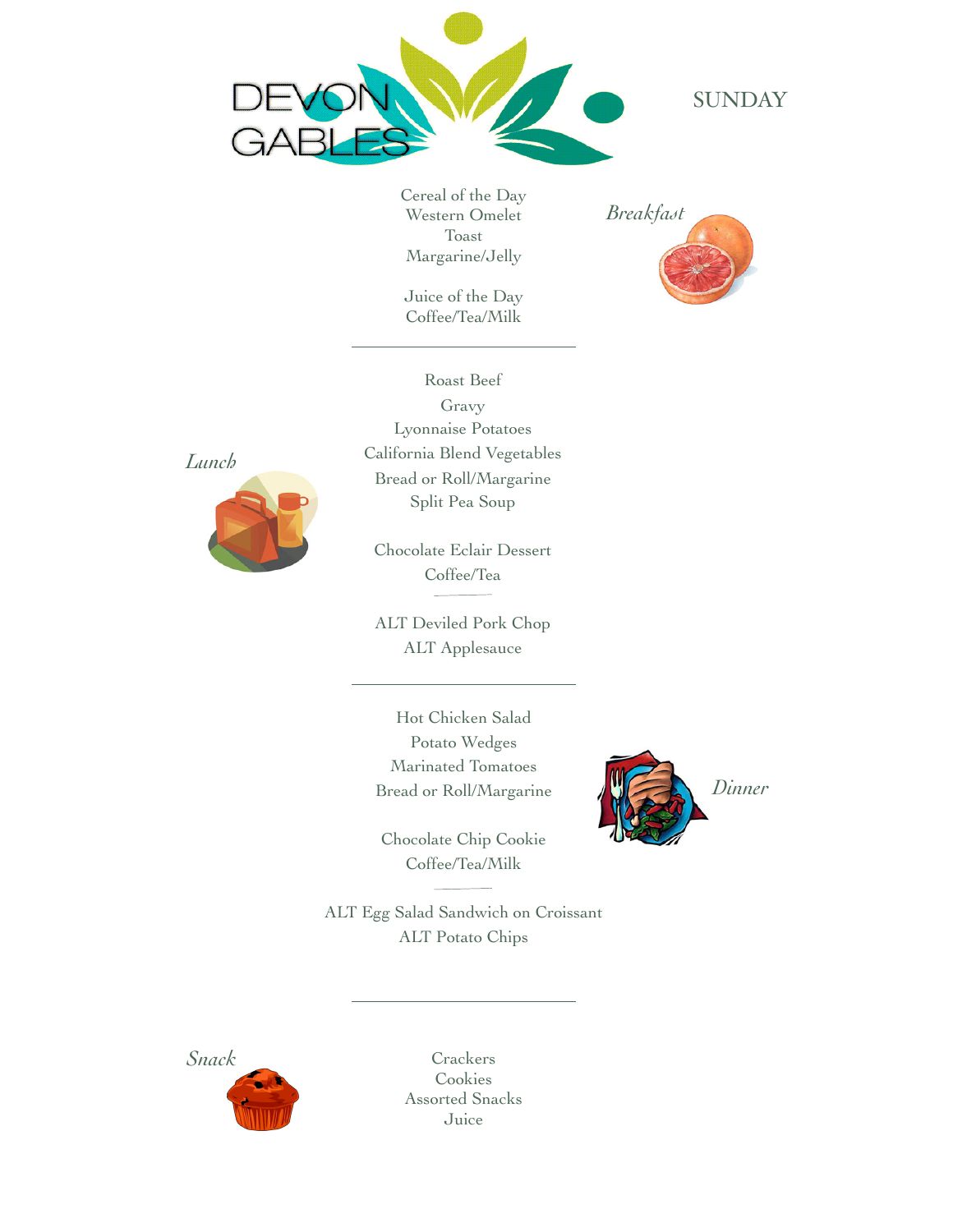

## **MONDAY**

Cereal of the Day Pancakes Breakfast Meat

Juice of the Day Coffee/Tea/Milk



Baked Fish Almondine Tartar Sauce Rice Florentine Dilled Green Beans Cheese Biscuit



Cabbage Soup

Mousse Coffee/Tea

ALT Swiss Steak with Gravy

Green Bean Ham Bake Melon Wedge Seasoned Beets Muffin Margarine



Angel Food Cake with Fruit Coffee/Tea/Milk

ALT Pasta Primavera with Chicken

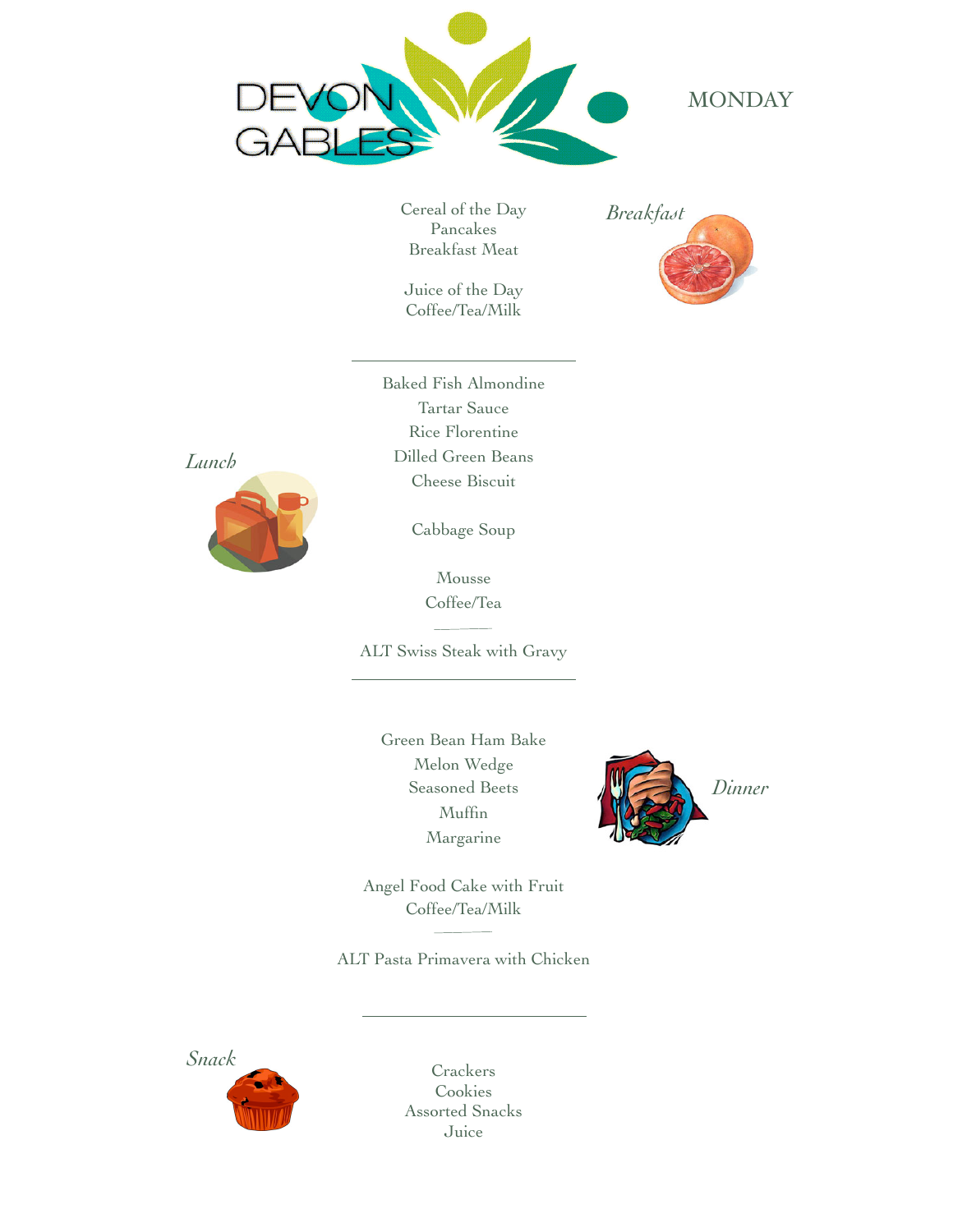

### TUESDAY

Cereal of the Day Egg of the Day Toast Margarine/Jelly

Juice of the Day Coffee/Tea/Milk





Rotisserie-Style Baked Chicken Mashed Potatoes Gravy Seasoned Corn Bread or Roll/Margarine Coffee/Tea Chicken and Rice Soup

ALT Lemon Pepper Baked Fish ALT Wild Rice Blend

> Baked Cheese Lasagna Parslied Cauliflower Tossed Salad Choice of Dressing Garlic Bread



Watermelon Coffee/Tea/Milk

ALT Stuffed Cabbage Rolls

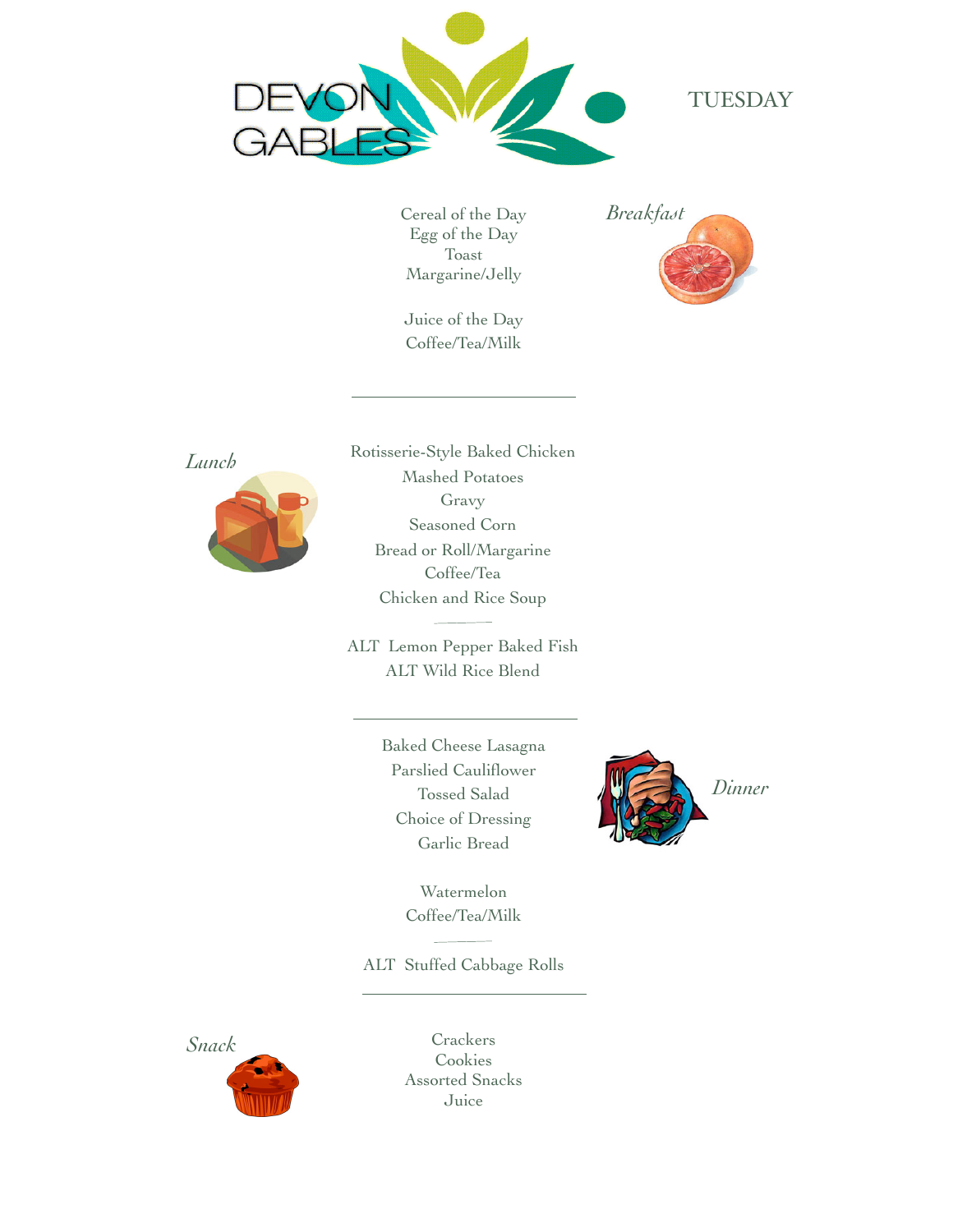

## WEDNESDAY

Cereal of the day French Toast Breakfast Meat

Juice of the Day Coffee/Tea/Milk





Ground Beef Stroganoff Seasoned Noodles Roasted Broccoli Bread or Roll/Margarine Corn Chowder Soup

> Fruit Coffee/Tea

ALT Sesame Oven Fried Chicken

Hearty Vegetable Soup **Crackers** Shrimp Pasta Salad Plate Sliced Cucumbers Croissant



Frosted Carrot Cake Coffee/Tea/Milk

ALT Shredded BBQ Pork Sandwich

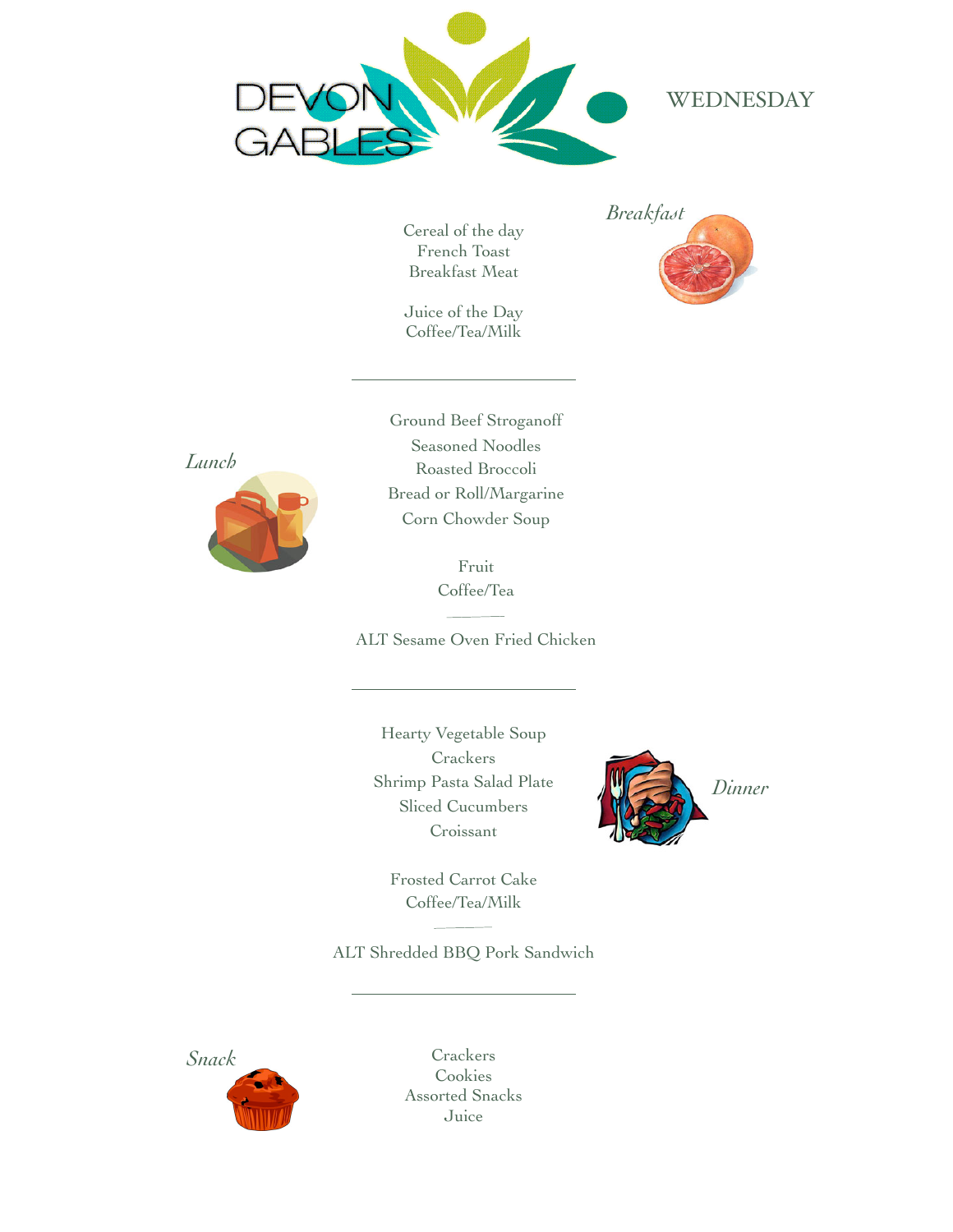

#### THURSDAY

Cereal of the Day Egg of the Day Muffin Margarine Seasonal Fresh Fruit

Juice of the Day Coffee/Tea/Milk



Grilled Ham Steak Apple Sweet Potato Casserole Peas and Cauliflower Bread or Roll/Margarine Beef Noodle Soup



Ice Cream Coffee/Tea

ALT Spaghetti with Meatballs ALT Garlic Bread

> Turkey Burger on a Bun Sliced Tomato, Onion and Lettuce Leaf Steak Fries Walnut Fruit Salad

> > Rice Krispie Bar Coffee/Tea/Milk

ALT Hot Dog and Bean Casserole ALT Bread or Roll/Margarine



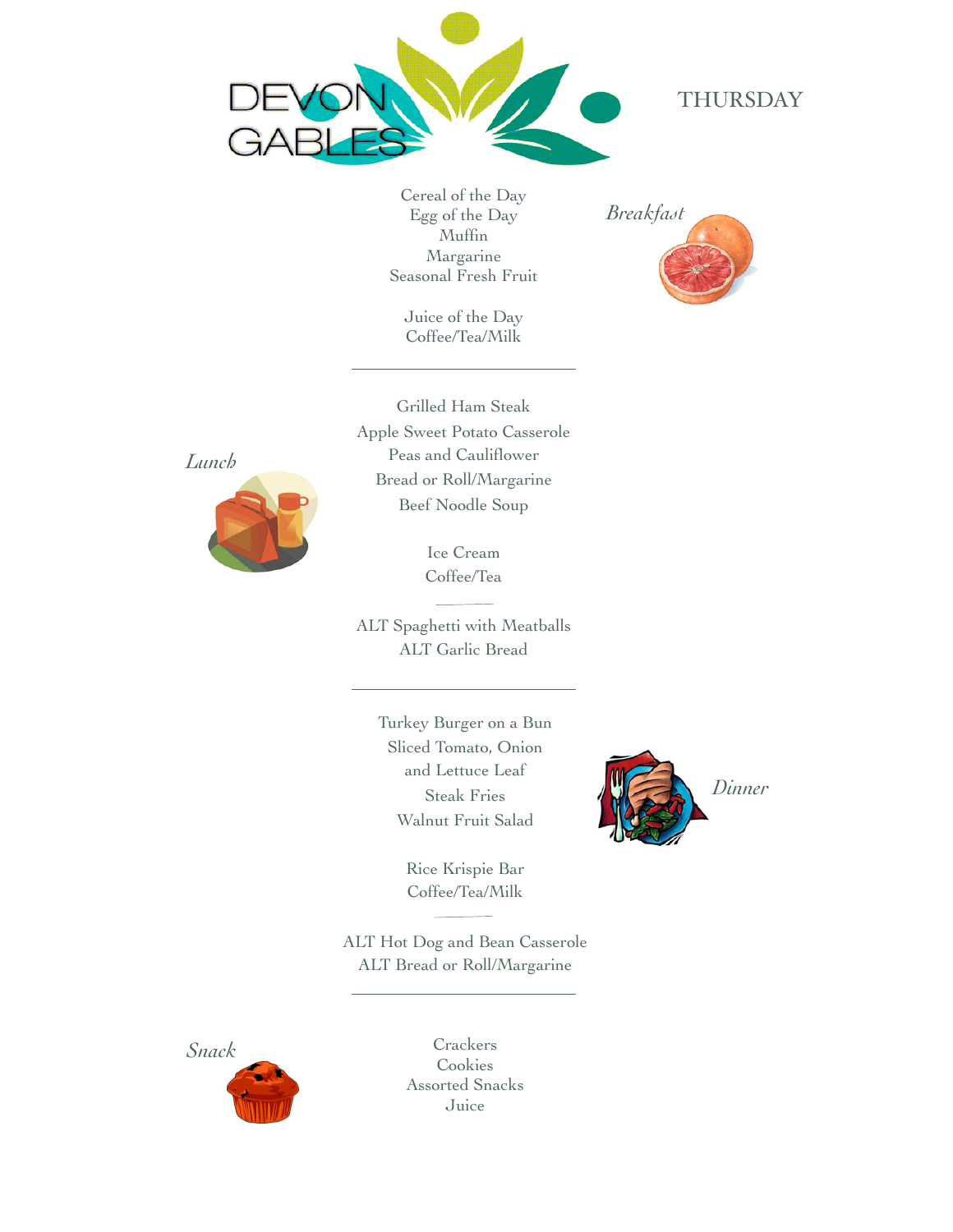

FRIDAY

Cereal of the Day Egg of the Day Biscuit Sausage Gravy

Juice of the Day Coffee/Tea/Milk

*Breakfast*



*Lunch*



Glazed Corned Beef Brisket Parslied Red Potatoes Seasoned Carrots and Onions Bread or Roll/Margarine Calico Bean Soup

> Pudding in a Cloud Coffee/Tea

ALT Curried Chicken

Fish Nuggets Tartar Sauce Macaroni and Cheese Seasoned Zucchini Bread or Roll/Margarine

Cranberry Gelatin Dessert Coffee/Tea/Milk

ALT Breaded Pork Cutlet ALT Gravy



*Snack*